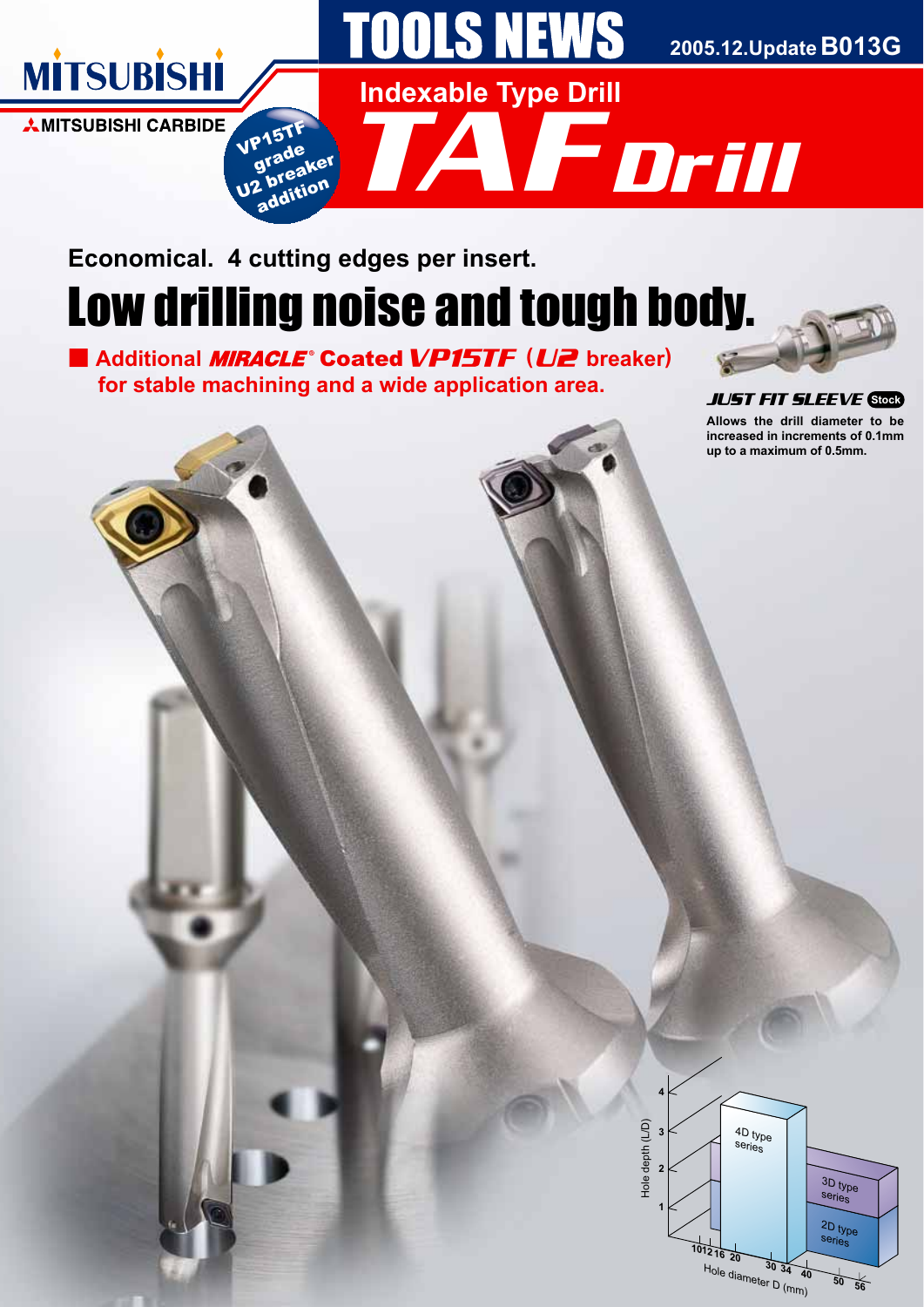

ŬThe new, wider web design reduces chattering. Cutting noise is lowered.

ŭHigh insert seat rigidity for reliable insert location.



## **Tough Body Economical Insert**



Outer cutting edge (2 corners)

Economical four corner use

# **Grade Selection**

| Grade          |                                                               | <b>VP15TF</b>                   |             | <b>UP20M</b>      |                                                                                    | GP2OM       |             | <b>UE6020</b>               |             | <b>US735</b>    |             | <b>F5010</b>                   |
|----------------|---------------------------------------------------------------|---------------------------------|-------------|-------------------|------------------------------------------------------------------------------------|-------------|-------------|-----------------------------|-------------|-----------------|-------------|--------------------------------|
| <b>Breaker</b> | <b>GCMT</b>                                                   | <b>GPMT</b>                     | <b>GCMT</b> | <b>GPMT</b>       | <b>GCMT</b>                                                                        | <b>GPMT</b> | <b>GCMT</b> | <b>GPMT</b>                 | <b>GCMT</b> | <b>GPMT</b>     | <b>GCMT</b> | <b>GPMT</b>                    |
| U1             |                                                               |                                 | Mild steel  | Mild steel        |                                                                                    |             |             |                             |             |                 |             |                                |
| U <sub>e</sub> | Carbon steel<br>Alloy steel<br>Cast iron<br>Ductile cast iron | Stainless steel Stainless steel |             |                   | Carbon steel<br>Alloy steel<br>Stainless steel<br>Cast iron<br>Ductile cast iron I |             |             |                             |             | Stainless steel |             |                                |
| U3             |                                                               |                                 |             | Ductile cast iron |                                                                                    |             |             | Carbon steel<br>Alloy steel |             |                 |             | Cast iron<br>Ductile cast iron |

\*1st recommendation shown above. Please refer to P.7 for further details.

# Ǘ**Designation**

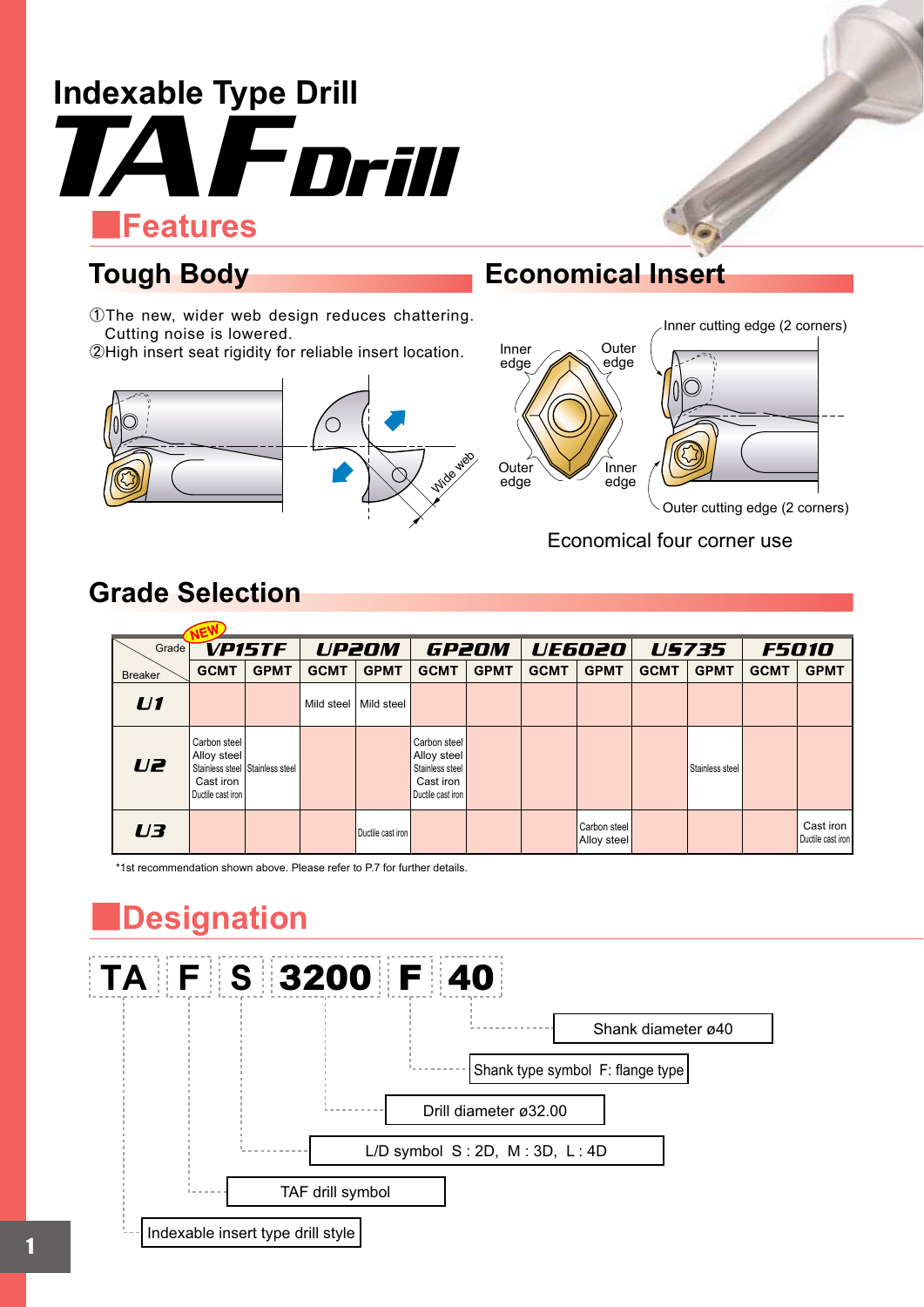# Ǘ**Cutting Performance**

## ●Chip geometry





### **Cutting resistance**

Workpiece : JIS SCM440 (200HB - 220HB) Cutting speed : 150m/min Insert : U2 Breaker



### Cutting noise

Workpiece : JIS SCM440(200HB - 220HB) Drill diameter : ø25 Insert : U2 Breaker Cutting speed : 150m/min



## Cutting resistance

Workpiece : JIS SCM440 (200HB - 220HB) Drill diameter : ø25 Insert : U3 Breaker Cutting speed : 150m/min

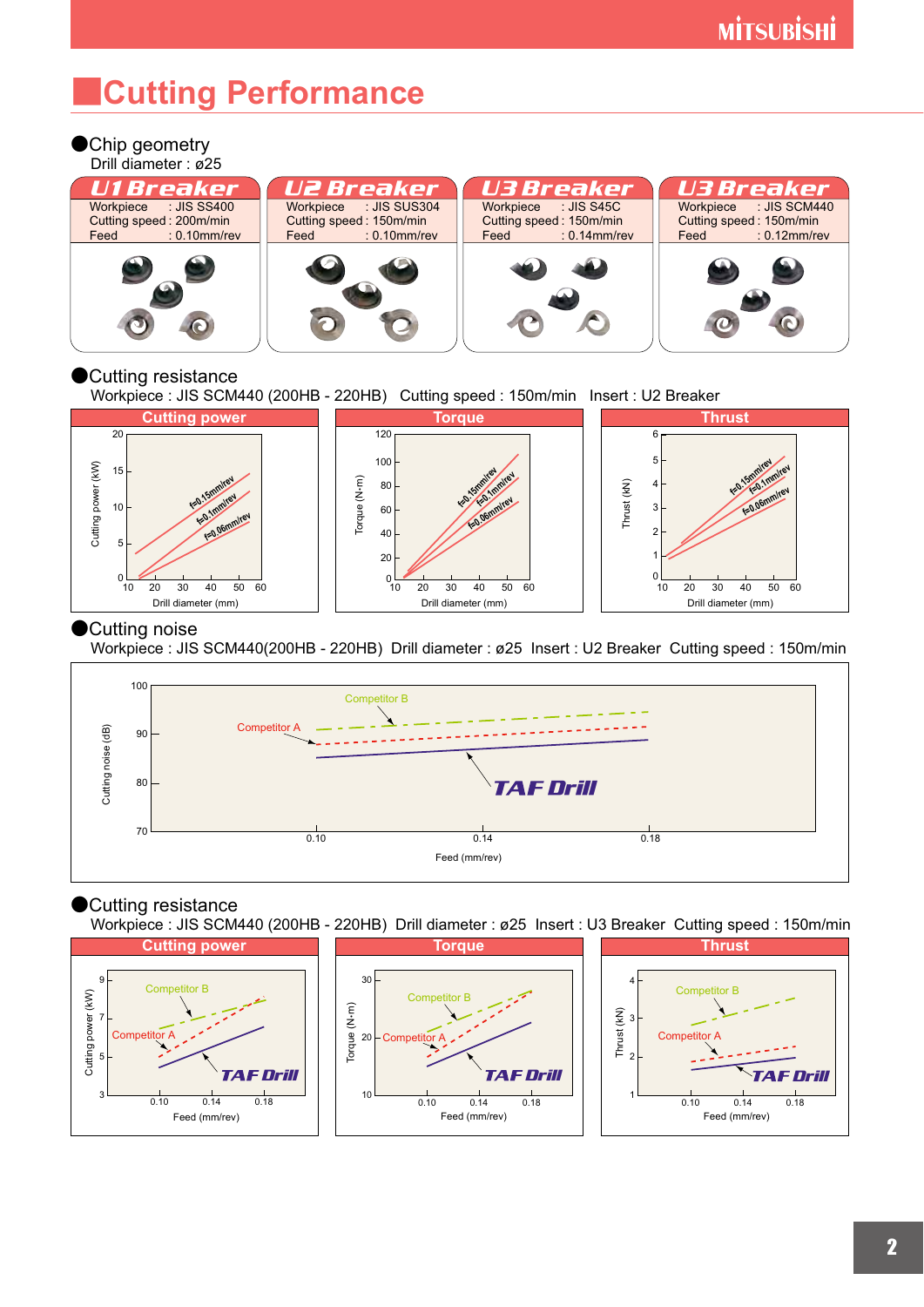**Indexable Type Drill** 





|                          |                |                     |              |                   | Dimensions (mm) |                |                |                |                |                |                     |                    |        |
|--------------------------|----------------|---------------------|--------------|-------------------|-----------------|----------------|----------------|----------------|----------------|----------------|---------------------|--------------------|--------|
| <b>Drill</b><br>Diameter | le Depth<br>혼  | <b>Order Number</b> | <b>Stock</b> | Number of Inserts | L <sub>3</sub>  | L <sub>2</sub> | L <sub>1</sub> | D <sub>4</sub> | D <sub>7</sub> | D <sub>8</sub> | Insert Number       |                    |        |
| D <sub>1</sub><br>(mm)   | (I/d)          |                     |              |                   |                 |                |                |                |                |                |                     | <b>Clamp Screw</b> | Wrench |
|                          | $\mathbf{2}$   | <b>TAFS1200F20</b>  | $\bullet$    | $\mathbf{2}$      | 29              | 39             | 82             | 20             | 25             | PT1/8          | GCMT040204-U        | TS <sub>2</sub>    | TKY06F |
| 12.0                     | 3              | <b>TAFM1200F20</b>  |              | $\overline{2}$    | 41              | 51             | 94             | 20             | 25             | <b>PT1/8</b>   | <b>GCMT040204-U</b> | TS <sub>2</sub>    | TKY06F |
| 12.5                     | $\mathbf{2}$   | <b>TAFS1250F20</b>  | $\bullet$    | $\overline{c}$    | 29              | 39             | 82             | 20             | 25             | PT1/8          | GCMT040204-U        | TS <sub>2</sub>    | TKY06F |
|                          | 3              | <b>TAFM1250F20</b>  | $\bullet$    | $\overline{2}$    | 41              | 51             | 94             | 20             | 25             | <b>PT1/8</b>   | GCMT040204-U        | TS <sub>2</sub>    | TKY06F |
| 13.0                     | $\overline{2}$ | <b>TAFS1300F20</b>  | $\bullet$    | $\mathbf{2}$      | 31              | 41             | 84             | 20             | 25             | PT1/8          | GCMT040204-UQ       | TS <sub>2</sub>    | TKY06F |
|                          | 3              | <b>TAFM1300F20</b>  | $\bullet$    | $\overline{c}$    | 44              | 54             | 97             | 20             | 25             | <b>PT1/8</b>   | <b>GCMT040204-U</b> | TS <sub>2</sub>    | TKY06F |
| 13.5                     | $\mathbf{2}$   | <b>TAFS1350F20</b>  | $\bullet$    | $\overline{c}$    | 31              | 41             | 84             | 20             | 25             | PT1/8          | GCMT040204-U        | TS <sub>2</sub>    | TKY06F |
|                          | 3              | <b>TAFM1350F20</b>  | $\bullet$    | $\overline{2}$    | 44              | 54             | 97             | 20             | 25             | <b>PT1/8</b>   | <b>GCMT040204-U</b> | TS <sub>2</sub>    | TKY06F |
| 14.0                     | $\mathbf{2}$   | <b>TAFS1400F20</b>  | $\bullet$    | $\overline{2}$    | 33              | 43             | 86             | 20             | 25             | PT1/8          | GCMT040204-U        | TS <sub>2</sub>    | TKY06F |
|                          | $\overline{3}$ | <b>TAFM1400F20</b>  | $\bullet$    | $\overline{2}$    | 47              | 57             | 100            | 20             | 25             | <b>PT1/8</b>   | <b>GCMT040204-U</b> | TS <sub>2</sub>    | TKY06F |
| 14.5                     | $\overline{2}$ | <b>TAFS1450F20</b>  | $\bullet$    | $\overline{c}$    | 33              | 43             | 86             | 20             | 25             | PT1/8          | GCMT040204-U        | TS <sub>2</sub>    | TKY06F |
|                          | 3              | <b>TAFM1450F20</b>  | $\bullet$    | $\overline{2}$    | 47              | 57             | 100            | 20             | 25             | <b>PT1/8</b>   | GCMT040204-U        | TS <sub>2</sub>    | TKY06F |
| 15.0                     | $\mathbf{2}$   | <b>TAFS1500F20</b>  | $\bullet$    | $\overline{2}$    | 35              | 45             | 88             | 20             | 25             | PT1/8          | GPMT060204-U        | TS <sub>2</sub>    | TKY06F |
|                          | 3              | <b>TAFM1500F20</b>  | $\bullet$    | $\overline{2}$    | 50              | 60             | 103            | 20             | 25             | <b>PT1/8</b>   | GPMT060204-UO       | TS <sub>2</sub>    | TKY06F |
| 15.5                     | $\mathbf{2}$   | <b>TAFS1550F20</b>  | $\bullet$    | $\overline{c}$    | 35              | 45             | 88             | 20             | 25             | PT1/8          | <b>GPMT060204-U</b> | TS <sub>2</sub>    | TKY06F |
|                          | 3              | <b>TAFM1550F20</b>  | $\bullet$    | $\overline{2}$    | 50              | 60             | 103            | 20             | 25             | <b>PT1/8</b>   | GPMT060204-U        | TS <sub>2</sub>    | TKY06F |
|                          | $\mathbf{2}$   | <b>TAFS1600F25</b>  | $\bullet$    | $\overline{2}$    | 38              | 57             | 107            | 25             | 35             | PT1/8          | GPMT060204-U        | TS <sub>2</sub>    | TKY06F |
| 16.0                     | $\mathbf{3}$   | <b>TAFM1600F25</b>  | $\bullet$    | $\overline{2}$    | 54              | 73             | 123            | 25             | 35             | <b>PT1/8</b>   | GPMT060204-U        | TS <sub>2</sub>    | TKY06F |
|                          | $\overline{4}$ | <b>TAFL1600F25</b>  |              | $\overline{c}$    | 70              | 89             | 139            | 25             | 35             | <b>PT1/8</b>   | <b>GPMT060204-U</b> | TS <sub>2</sub>    | TKY06F |
| 16.5                     | $\overline{2}$ | <b>TAFS1650F25</b>  | $\bullet$    | $\overline{2}$    | 38              | 57             | 107            | 25             | 35             | <b>PT1/8</b>   | GPMT060204-U        | TS <sub>2</sub>    | TKY06F |
|                          | 3              | <b>TAFM1650F25</b>  | $\bullet$    | $\overline{2}$    | 54              | 73             | 123            | 25             | 35             | PT1/8          | GPMT060204-U        | TS <sub>2</sub>    | TKY06F |
|                          | $\overline{2}$ | <b>TAFS1700F25</b>  | $\bullet$    | $\overline{2}$    | 41              | 59             | 109            | 25             | 35             | <b>PT1/8</b>   | GPMT060204-U        | TS <sub>2</sub>    | TKY06F |
| 17.0                     | 3              | <b>TAFM1700F25</b>  | $\bullet$    | $\overline{c}$    | 58              | 76             | 126            | 25             | 35             | PT1/8          | GPMT060204-UO       | TS <sub>2</sub>    | TKY06F |
|                          | $\overline{4}$ | <b>TAFL1700F25</b>  | $\bullet$    | $\overline{2}$    | 75              | 93             | 143            | 25             | 35             | <b>PT1/8</b>   | <b>GPMT060204-U</b> | TS <sub>2</sub>    | TKY06F |
| 17.5                     | $\mathbf{2}$   | <b>TAFS1750F25</b>  | $\bullet$    | $\overline{2}$    | 41              | 59             | 109            | 25             | 35             | PT1/8          | GPMT060204-U        | TS <sub>2</sub>    | TKY06F |
|                          | $\mathsf{3}$   | <b>TAFM1750F25</b>  | $\bullet$    | $\overline{2}$    | 58              | 76             | 126            | 25             | 35             | <b>PT1/8</b>   | <b>GPMT060204-U</b> | TS <sub>2</sub>    | TKY06F |
|                          | $\mathbf{2}$   | <b>TAFS1800F25</b>  | $\bullet$    | $\overline{2}$    | 43              | 61             | 111            | 25             | 35             | <b>PT1/8</b>   | <b>GPMT070204-U</b> | <b>TS25</b>        | TKY08F |
| 18.0                     | $\mathbf{3}$   | <b>TAFM1800F25</b>  | $\bullet$    | 2                 | 61              | 79             | 129            | 25             | 35             | <b>PT1/8</b>   | GPMT070204-U        | <b>TS25</b>        | TKY08F |
|                          | 4              | <b>TAFL1800F25</b>  | $\bullet$    | $\overline{2}$    | 79              | 97             | 147            | 25             | 35             | PT1/8          | GPMT070204-U        | <b>TS25</b>        | TKY08F |
| 18.5                     | $\overline{2}$ | <b>TAFS1850F25</b>  | $\bullet$    | $\overline{2}$    | 43              | 61             | 111            | 25             | 35             | <b>PT1/8</b>   | GPMT070204-U        | <b>TS25</b>        | TKY08F |
|                          | 3              | <b>TAFM1850F25</b>  | $\bullet$    | $\overline{2}$    | 61              | 79             | 129            | 25             | 35             | PT1/8          | GPMT070204-U        | <b>TS25</b>        | TKY08F |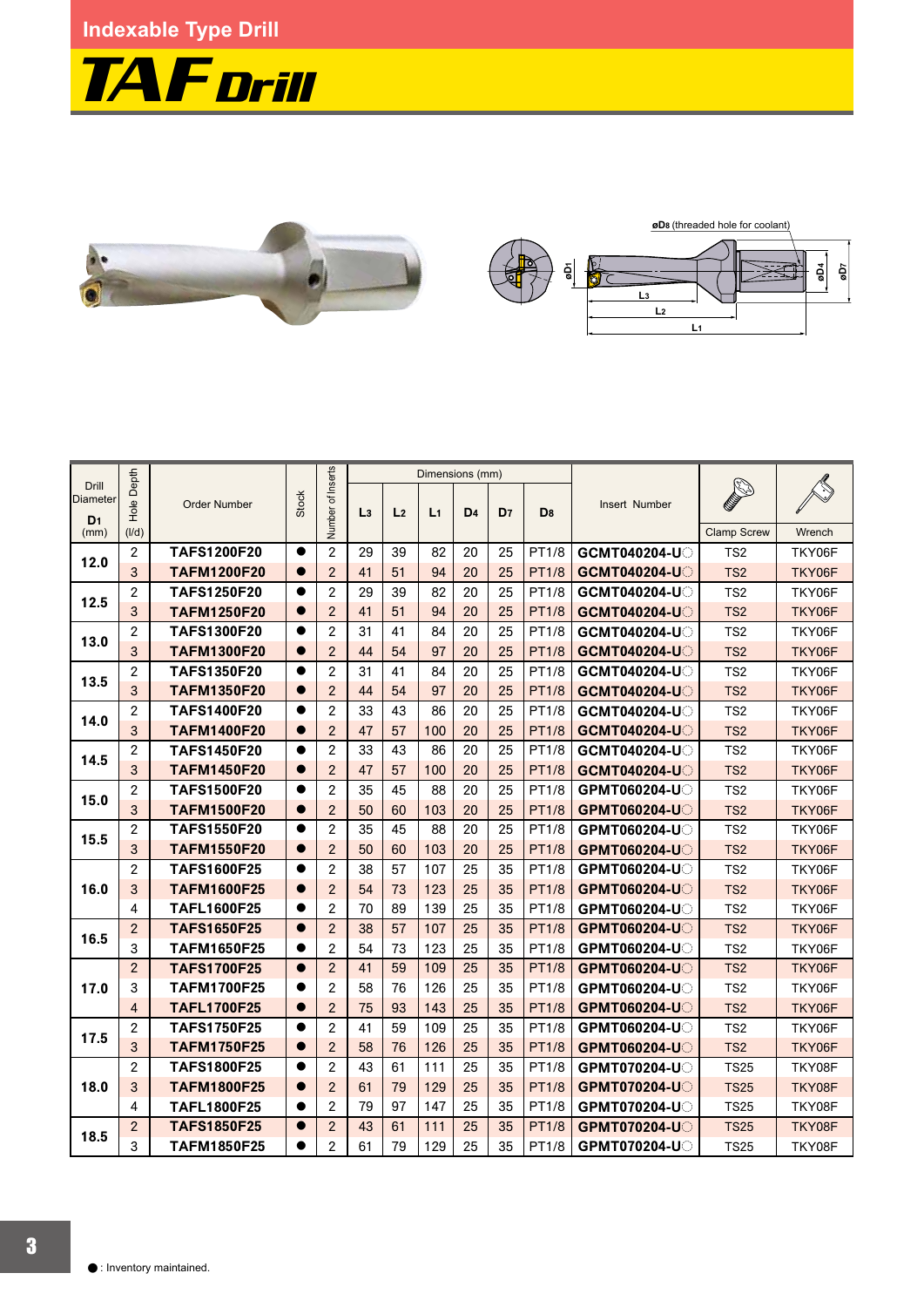|                                            |                     |                                          |                        |                   |                |                | Dimensions (mm) |                |                |                |                                            |                    |                 |
|--------------------------------------------|---------------------|------------------------------------------|------------------------|-------------------|----------------|----------------|-----------------|----------------|----------------|----------------|--------------------------------------------|--------------------|-----------------|
| <b>Drill</b><br>Diameter<br>D <sub>1</sub> | Depth<br>Hole I     | <b>Order Number</b>                      | <b>Stock</b>           | Number of Inserts | L <sub>3</sub> | L <sub>2</sub> | L <sub>1</sub>  | D <sub>4</sub> | D <sub>7</sub> | D <sub>8</sub> | Insert Number                              |                    |                 |
| (mm)                                       | (1/d)               |                                          |                        |                   |                |                |                 |                |                |                |                                            | <b>Clamp Screw</b> | Wrench          |
|                                            | $\overline{2}$      | <b>TAFS1900F25</b>                       | $\bullet$              | $\overline{c}$    | 46             | 63             | 113             | 25             | 35             | PT1/8          | GPMT070204-U                               | <b>TS25</b>        | 1TKY08F         |
| 19.0                                       | 3                   | <b>TAFM1900F25</b>                       | $\bullet$              | $\overline{2}$    | 65             | 82             | 132             | 25             | 35             | <b>PT1/8</b>   | GPMT070204-U                               | <b>TS25</b>        | <b>10TKY08F</b> |
|                                            | 4                   | <b>TAFL1900F25</b>                       |                        | $\mathbf{2}$      | 84             | 101            | 151             | 25             | 35             | PT1/8          | <b>GPMT070204-U</b>                        | <b>TS25</b>        | 1TKY08F         |
|                                            | $\overline{c}$      | <b>TAFS1950F25</b>                       | $\bullet$              | $\mathbf{2}$      | 46             | 63             | 113             | 25             | 35             | <b>PT1/8</b>   | <b>GPMT070204-U</b>                        | <b>TS25</b>        | 1TKY08F         |
| 19.5                                       | 3                   | <b>TAFM1950F25</b>                       | $\bullet$              | $\overline{2}$    | 65             | 82             | 132             | 25             | 35             | PT1/8          | <b>GPMT070204-U</b>                        | <b>TS25</b>        | 1TKY08F         |
|                                            | $\overline{2}$      | <b>TAFS2000F25</b>                       | $\bullet$              | $\overline{2}$    | 48             | 65             | 115             | 25             | 35             | <b>PT1/8</b>   | <b>GPMT070204-U</b>                        | <b>TS25</b>        | <b>10TKY08F</b> |
| 20.0                                       | 3                   | <b>TAFM2000F25</b>                       | $\bullet$              | 2                 | 68             | 85             | 135             | 25             | 35             | PT1/8          | GPMT070204-UO                              | <b>TS25</b>        | ①TKY08F         |
|                                            | 4                   | <b>TAFL2000F25</b>                       | $\bullet$              | $\overline{2}$    | 88             | 105            | 155             | 25             | 35             | <b>PT1/8</b>   | GPMT070204-U                               | <b>TS25</b>        | <b>10TKY08F</b> |
| 20.5                                       | $\overline{c}$      | <b>TAFS2050F25</b>                       | $\bullet$              | $\overline{c}$    | 48             | 65             | 115             | 25             | 35             | PT1/8          | <b>GPMT070204-U</b>                        | <b>TS25</b>        | 1TKY08F         |
|                                            | 3                   | <b>TAFM2050F25</b>                       | $\bullet$              | $\overline{2}$    | 68             | 85             | 135             | 25             | 35             | <b>PT1/8</b>   | <b>GPMT070204-U</b>                        | <b>TS25</b>        | <b>10TKY08F</b> |
|                                            | $\overline{2}$      | <b>TAFS2100F25</b>                       | $\bullet$              | $\overline{c}$    | 50             | 67             | 117             | 25             | 35             | PT1/8          | GPMT070204-UO                              | <b>TS25</b>        | 1TKY08F         |
| 21.0                                       | 3                   | <b>TAFM2100F25</b>                       |                        | $\overline{2}$    | 71             | 88             | 138             | 25             | 35             | <b>PT1/8</b>   | GPMT070204-UO                              | <b>TS25</b>        | 1TKY08F         |
|                                            | 4                   | <b>TAFL2100F25</b>                       | $\bullet$              | $\overline{c}$    | 92             | 109            | 159             | 25             | 35             | PT1/8          | <b>GPMT070204-U</b>                        | <b>TS25</b>        | 1TKY08F         |
| 21.5                                       | $\overline{2}$      | <b>TAFS2150F25</b>                       | $\bullet$              | $\overline{2}$    | 50             | 67             | 117             | 25             | 35             | <b>PT1/8</b>   | <b>GPMT070204-U</b>                        | <b>TS25</b>        | <b>10TKY08F</b> |
|                                            | 3                   | <b>TAFM2150F25</b>                       | $\bullet$              | $\mathbf{2}$      | 71             | 88             | 138             | 25             | 35             | PT1/8          | <b>GPMT070204-U</b>                        | <b>TS25</b>        | 1TKY08F         |
|                                            | $\overline{2}$      | <b>TAFS2200F25</b>                       | $\bullet$              | $\mathbf{2}$      | 53             | 69             | 119             | 25             | 35             | <b>PT1/8</b>   | GPMT070204-UO                              | <b>TS25</b>        | <b>10TKY08F</b> |
| 22.0                                       | 3                   | <b>TAFM2200F25</b>                       |                        | $\mathbf{2}$      | 75             | 91             | 141             | 25             | 35             | PT1/8          | GPMT070204-U                               | <b>TS25</b>        | 1TKY08F         |
|                                            | $\overline{4}$      | <b>TAFL2200F25</b>                       | $\bullet$              | $\overline{c}$    | 97             | 113            | 163             | 25             | 35             | <b>PT1/8</b>   | <b>GPMT070204-U</b>                        | <b>TS25</b>        | <b>10TKY08F</b> |
| 22.5                                       | 2                   | <b>TAFS2250F25</b>                       | $\bullet$              | $\mathbf{2}$      | 53             | 69             | 119             | 25             | 35             | PT1/8          | GPMT070204-UO                              | <b>TS25</b>        | 1TKY08F         |
|                                            | 3                   | <b>TAFM2250F25</b>                       | $\bullet$              | $\overline{2}$    | 75             | 91             | 141             | 25             | 35             | <b>PT1/8</b>   | <b>GPMT070204-U</b>                        | <b>TS25</b>        | <b>10TKY08F</b> |
|                                            | $\overline{c}$      | <b>TAFS2300F25</b>                       | $\bullet$              | $\overline{c}$    | 55             | 71             | 121             | 25             | 35             | PT1/8          | GPMT090304-U                               | TS <sub>3</sub>    | 1TKY08F         |
| 23.0                                       | 3                   | <b>TAFM2300F25</b>                       | $\bullet$              | $\overline{2}$    | 78             | 94             | 144             | 25             | 35             | <b>PT1/8</b>   | GPMT090304-UO                              | TS <sub>3</sub>    | <b>10TKY08F</b> |
|                                            | 4                   | <b>TAFL2300F25</b>                       | $\bullet$              | $\overline{c}$    | 101            | 117            | 167             | 25             | 35             | PT1/8          | GPMT090304-U                               | TS3                | 1TKY08F         |
| 23.5                                       | $\overline{c}$      | <b>TAFS2350F25</b>                       | $\bullet$              | $\mathbf{2}$      | 55             | 71             | 121             | 25             | 35             | <b>PT1/8</b>   | GPMT090304-U                               | TS <sub>3</sub>    | <b>10TKY08F</b> |
|                                            | 3                   | <b>TAFM2350F25</b>                       | $\bullet$              | $\overline{c}$    | 78             | 94             | 144             | 25             | 35             | PT1/8          | GPMT090304-U                               | TS3                | 1TKY08F         |
|                                            | $\overline{2}$      | <b>TAFS2400F25</b>                       | $\bullet$              | $\overline{2}$    | 58             | 73             | 123             | 25             | 35             | <b>PT1/8</b>   | GPMT090304-UO                              | TS <sub>3</sub>    | <b>10TKY08F</b> |
| 24.0                                       | 3                   | <b>TAFM2400F25</b>                       |                        | $\overline{c}$    | 82             | 97             | 147             | 25             | 35             | PT1/8          | GPMT090304-U                               | TS3                | 1TKY08F         |
|                                            | $\overline{4}$      | <b>TAFL2400F25</b>                       | $\bullet$              | $\overline{2}$    | 106            | 121            | 171             | 25             | 35             | <b>PT1/8</b>   | <b>GPMT090304-U</b>                        | TS <sub>3</sub>    | <b>10TKY08F</b> |
| 24.5                                       | $\overline{c}$      | <b>TAFS2450F25</b>                       | $\bullet$              | $\overline{2}$    | 58             | 73             | 123             | 25             | 35             | PT1/8          | GPMT090304-U                               | TS <sub>3</sub>    | 1TKY08F         |
|                                            | 3                   | <b>TAFM2450F25</b>                       | $\bullet$              | $\overline{c}$    | 82             | 97             | 147             | 25             | 35             | <b>PT1/8</b>   | <b>GPMT090304-U</b>                        | TS <sub>3</sub>    | <b>10TKY08F</b> |
|                                            | $\overline{2}$      | <b>TAFS2500F32</b>                       | $\bullet$              | $\overline{c}$    | 60             | 75             | 130             | 32             | 42             | PT1/8          | GPMT090304-UO                              | TS <sub>3</sub>    | 1TKY08F         |
| 25.0                                       | 3                   | <b>TAFM2500F32</b>                       | $\bullet$              | $\mathbf{2}$      | 85             | 100            | 155             | 32             | 42             | <b>PT1/8</b>   | <b>GPMT090304-U</b>                        | TS <sub>3</sub>    | <b>1DTKY08F</b> |
|                                            | 4                   | <b>TAFL2500F32</b>                       | $\bullet$              | $\overline{c}$    | 110            | 125            | 180             | 32             | 42             | PT1/8          | <b>GPMT090304-U</b>                        | TS3                | 1TKY08F         |
| 25.5                                       | $\overline{2}$      | <b>TAFS2550F32</b>                       | $\bullet$              | $\overline{c}$    | 60             | 75             | 130             | 32             | 42             | <b>PT1/8</b>   | <b>GPMT090304-U</b>                        | TS <sub>3</sub>    | <b>10TKY08F</b> |
|                                            | 3                   | <b>TAFM2550F32</b>                       |                        | $\sqrt{2}$        | 85             | 100            | 155             | 32             | 42             | PT1/8          | <b>GPMT090304-U</b>                        | TS3                | 1TKY08F         |
|                                            | $\overline{2}$      | <b>TAFS2600F32</b>                       | $\bullet$              | $\mathbf{2}$      | 62             | 77             | 132             | 32             | 42             | <b>PT1/8</b>   | <b>GPMT090304-U</b>                        | TS <sub>3</sub>    | <b>10TKY08F</b> |
| 26.0                                       | 3                   | <b>TAFM2600F32</b>                       | $\bullet$              | $\overline{2}$    | 88             | 103            | 158             | 32             | 42             | PT1/8          | <b>GPMT090304-U</b>                        | TS3                | 1TKY08F         |
|                                            | $\overline{4}$      | <b>TAFL2600F32</b>                       | $\bullet$              | $\overline{2}$    | 114            | 129            | 184             | 32             | 42             | <b>PT1/8</b>   | <b>GPMT090304-U</b>                        | TS <sub>3</sub>    | <b>10TKY08F</b> |
| 26.5                                       | 2                   | <b>TAFS2650F32</b>                       | $\bullet$              | $\overline{c}$    | 62             | 77             | 132             | 32             | 42             | PT1/8          | <b>GPMT090304-U</b>                        | TS3                | 1TKY08F         |
|                                            | 3                   | <b>TAFM2650F32</b>                       | $\bullet$              | $\overline{c}$    | 88             | 103            | 158             | 32             | 42             | <b>PT1/8</b>   | <b>GPMT090304-U</b>                        | TS <sub>3</sub>    | <b>10TKY08F</b> |
|                                            | 2                   | <b>TAFS2700F32</b>                       | $\bullet$              | $\overline{2}$    | 65             | 79             | 134             | 32             | 42             | PT1/8          | <b>GPMT090304-U</b>                        | TS3                | 1TKY08F         |
| 27.0                                       | 3                   | <b>TAFM2700F32</b>                       | $\bullet$              | $\overline{c}$    | 92             | 106            | 161             | 32             | 42             | PT1/8          | <b>GPMT090304-U</b>                        | TS <sub>3</sub>    | <b>1TKY08F</b>  |
|                                            | 4                   | <b>TAFL2700F32</b>                       |                        | $\sqrt{2}$        | 119            | 133            | 188             | 32             | 42             | PT1/8          | GPMT090304-UO                              | TS3                | 1TKY08F         |
| 27.5                                       | $\overline{c}$      | <b>TAFS2750F32</b>                       | $\bullet$              | $\overline{2}$    | 65             | 79             | 134             | 32             | 42             | <b>PT1/8</b>   | <b>GPMT090304-U</b><br><b>GPMT090304-U</b> | TS <sub>3</sub>    | <b>10TKY08F</b> |
|                                            | 3<br>$\overline{2}$ | <b>TAFM2750F32</b><br><b>TAFS2800F32</b> | $\bullet$<br>$\bullet$ | $\overline{c}$    | 92             | 106            | 161             | 32             | 42             | PT1/8          | <b>GPMT11T308-UO</b>                       | TS3                | 1TKY08F         |
|                                            | 3                   | <b>TAFM2800F32</b>                       | $\bullet$              | $\overline{2}$    | 67             | 81             | 136             | 32             | 42             | <b>PT1/8</b>   | <b>GPMT11T308-U</b>                        | TS4                | 2TKY15D         |
| 28.0                                       |                     |                                          |                        | 2                 | 95             | 109            | 164             | 32             | 42             | PT1/8          | <b>GPMT11T308-U</b>                        | TS4                | 2TKY15D         |
|                                            | 4                   | <b>TAFL2800F32</b>                       | $\bullet$              | $\overline{2}$    | 123            | 137            | 192             | 32             | 42             | <b>PT1/8</b>   |                                            | TS4                | 2TKY15D         |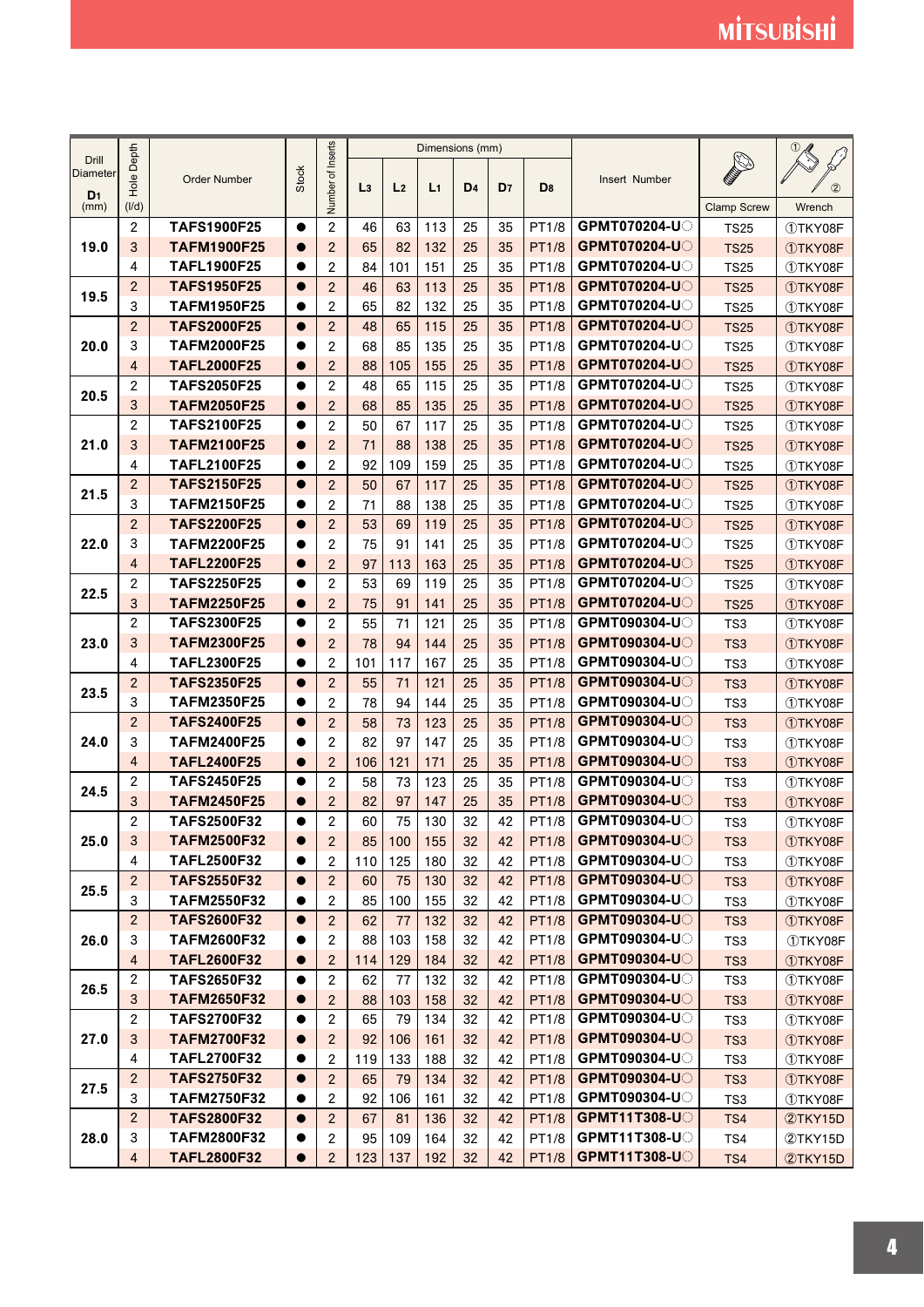## **Indexable Type Drill**



øD8 (threaded hole for coolant)







Drills between ø49-ø56 have 4 inserts

|                                            | Depth          |                     |              |                   |                |                | Dimensions (mm) |                |                |                |                       |                    |        |
|--------------------------------------------|----------------|---------------------|--------------|-------------------|----------------|----------------|-----------------|----------------|----------------|----------------|-----------------------|--------------------|--------|
| Drill<br><b>Diameter</b><br>D <sub>1</sub> | Hole           | <b>Order Number</b> | <b>Stock</b> | Number of Inserts | L <sub>3</sub> | L <sub>2</sub> | L <sub>1</sub>  | D <sub>4</sub> | D <sub>7</sub> | D <sub>8</sub> | Insert Number         |                    |        |
| (mm)                                       | (I/d)          |                     |              |                   |                |                |                 |                |                |                |                       | <b>Clamp Screw</b> | Wrench |
| 28.5                                       | $\overline{c}$ | <b>TAFS2850F32</b>  | $\bullet$    | $\overline{2}$    | 67             | 81             | 136             | 32             | 42             | PT1/8          | <b>GPMT11T308-U</b>   | TS4                | TKY15D |
|                                            | 3              | <b>TAFM2850F32</b>  | $\bullet$    | $\overline{2}$    | 95             | 109            | 164             | 32             | 42             | <b>PT1/8</b>   | <b>GPMT11T308-U</b>   | TS4                | TKY15D |
|                                            | $\overline{c}$ | <b>TAFS2900F32</b>  | $\bullet$    | $\overline{2}$    | 70             | 83             | 138             | 32             | 42             | <b>PT1/8</b>   | <b>GPMT11T308-U</b> C | TS4                | TKY15D |
| 29.0                                       | 3              | <b>TAFM2900F32</b>  | $\bullet$    | $\overline{2}$    | 99             | 112            | 167             | 32             | 42             | <b>PT1/8</b>   | <b>GPMT11T308-UO</b>  | TS4                | TKY15D |
|                                            | 4              | <b>TAFL2900F32</b>  | $\bullet$    | $\overline{c}$    | 128            | 141            | 196             | 32             | 42             | PT1/8          | <b>GPMT11T308-U</b>   | TS4                | TKY15D |
| 29.5                                       | $\overline{2}$ | <b>TAFS2950F32</b>  | $\bullet$    | $\overline{2}$    | 70             | 83             | 138             | 32             | 42             | <b>PT1/8</b>   | <b>GPMT11T308-U</b>   | TS4                | TKY15D |
|                                            | 3              | <b>TAFM2950F32</b>  | $\bullet$    | $\mathbf{2}$      | 99             | 112            | 167             | 32             | 42             | <b>PT1/8</b>   | <b>GPMT11T308-U</b>   | TS4                | TKY15D |
|                                            | $\overline{2}$ | <b>TAFS3000F40</b>  | $\bullet$    | $\overline{2}$    | 72             | 90             | 155             | 40             | 50             | <b>PT1/4</b>   | <b>GPMT11T308-U</b>   | TS4                | TKY15D |
| 30.0                                       | 3              | <b>TAFM3000F40</b>  | $\bullet$    | $\overline{2}$    | 102            | 120            | 185             | 40             | 50             | PT1/4          | <b>GPMT11T308-U</b>   | TS4                | TKY15D |
|                                            | $\overline{4}$ | <b>TAFL3000F40</b>  | $\bullet$    | $\overline{2}$    | 132            | 150            | 215             | 40             | 50             | PT1/4          | <b>GPMT11T308-U</b>   | TS4                | TKY15D |
|                                            | $\overline{c}$ | <b>TAFS3100F40</b>  | $\bullet$    | $\mathbf{2}$      | 74             | 92             | 157             | 40             | 50             | PT1/4          | <b>GPMT11T308-U</b>   | TS4                | TKY15D |
| 31.0                                       | 3              | <b>TAFM3100F40</b>  | $\bullet$    | $\overline{2}$    | 105            | 123            | 188             | 40             | 50             | <b>PT1/4</b>   | <b>GPMT11T308-U</b>   | TS4                | TKY15D |
|                                            | 4              | <b>TAFL3100F40</b>  | $\bullet$    | $\overline{2}$    | 136            | 154            | 219             | 40             | 50             | PT1/4          | <b>GPMT11T308-UO</b>  | TS4                | TKY15D |
|                                            | $\overline{2}$ | <b>TAFS3200F40</b>  | $\bullet$    | $\overline{2}$    | 77             | 94             | 159             | 40             | 50             | <b>PT1/4</b>   | <b>GPMT11T308-UO</b>  | TS4                | TKY15D |
| 32.0                                       | 3              | <b>TAFM3200F40</b>  |              | $\overline{2}$    | 109            | 126            | 191             | 40             | 50             | PT1/4          | <b>GPMT11T308-UO</b>  | TS4                | TKY15D |
|                                            | $\overline{4}$ | <b>TAFL3200F40</b>  | $\bullet$    | $\overline{2}$    | 141            | 158            | 223             | 40             | 50             | <b>PT1/4</b>   | <b>GPMT11T308-U</b>   | TS4                | TKY15D |
|                                            | $\overline{c}$ | <b>TAFS3300F40</b>  | $\bullet$    | $\overline{2}$    | 79             | 96             | 161             | 40             | 50             | PT1/4          | <b>GPMT11T308-U</b>   | TS4                | TKY15D |
| 33.0                                       | 3              | <b>TAFM3300F40</b>  | $\bullet$    | $\overline{2}$    | 112            | 129            | 194             | 40             | 50             | <b>PT1/4</b>   | <b>GPMT11T308-UO</b>  | TS4                | TKY15D |
|                                            | 4              | <b>TAFL3300F40</b>  | $\bullet$    | $\overline{2}$    | 145            | 162            | 227             | 40             | 50             | PT1/4          | <b>GPMT11T308-UO</b>  | TS4                | TKY15D |
|                                            | $\overline{2}$ | <b>TAFS3400F40</b>  | $\bullet$    | $\overline{2}$    | 82             | 98             | 163             | 40             | 50             | PT1/4          | <b>GPMT11T308-UO</b>  | TS4                | TKY15D |
| 34.0                                       | 3              | <b>TAFM3400F40</b>  | $\bullet$    | $\overline{2}$    | 116            | 132            | 197             | 40             | 50             | PT1/4          | <b>GPMT11T308-U</b>   | TS4                | TKY15D |
|                                            | $\overline{4}$ | <b>TAFL3400F40</b>  | $\bullet$    | $\overline{2}$    | 150            | 166            | 231             | 40             | 50             | PT1/4          | <b>GPMT11T308-U</b>   | TS4                | TKY15D |
|                                            | $\overline{2}$ | <b>TAFS3500F40</b>  | $\bullet$    | $\overline{2}$    | 84             | 100            | 165             | 40             | 50             | PT1/4          | <b>GPMT140408-U</b>   | <b>TS55</b>        | TKY25D |
| 35.0                                       | 3              | <b>TAFM3500F40</b>  | $\bullet$    | $\overline{2}$    | 119            | 135            | 200             | 40             | 50             | <b>PT1/4</b>   | GPMT140408-UO         | <b>TS55</b>        | TKY25D |
|                                            | $\overline{c}$ | <b>TAFS3600F40</b>  | $\bullet$    | $\overline{2}$    | 86             | 102            | 167             | 40             | 50             | PT1/4          | GPMT140408-U          | <b>TS55</b>        | TKY25D |
| 36.0                                       | 3              | <b>TAFM3600F40</b>  | $\bullet$    | $\overline{2}$    | 122            | 138            | 203             | 40             | 50             | <b>PT1/4</b>   | <b>GPMT140408-U</b>   | <b>TS55</b>        | TKY25D |
|                                            | $\overline{c}$ | <b>TAFS3700F40</b>  | $\bullet$    | $\overline{2}$    | 89             | 104            | 169             | 40             | 50             | PT1/4          | <b>GPMT140408-U</b>   | <b>TS55</b>        | TKY25D |
| 37.0                                       | 3              | <b>TAFM3700F40</b>  | $\bullet$    | $\overline{2}$    | 126            | 141            | 206             | 40             | 50             | <b>PT1/4</b>   | <b>GPMT140408-U</b>   | <b>TS55</b>        | TKY25D |
|                                            | $\overline{c}$ | <b>TAFS3800F40</b>  | $\bullet$    | $\overline{2}$    | 91             | 106            | 171             | 40             | 50             | PT1/4          | <b>GPMT140408-U</b>   | <b>TS55</b>        | TKY25D |
| 38.0                                       | 3              | <b>TAFM3800F40</b>  | $\bullet$    | $\overline{2}$    | 129            | 144            | 209             | 40             | 50             | PT1/4          | <b>GPMT140408-U</b>   | <b>TS55</b>        | TKY25D |
|                                            | $\overline{2}$ | <b>TAFS3900F40</b>  | $\bullet$    | $\overline{2}$    | 94             | 108            | 173             | 40             | 50             | PT1/4          | <b>GPMT140408-U</b>   | <b>TS55</b>        | TKY25D |
| 39.0                                       | 3              | <b>TAFM3900F40</b>  | $\bullet$    | $\overline{2}$    | 133            | 147            | 212             | 40             | 50             | <b>PT1/4</b>   | <b>GPMT140408-U</b>   | <b>TS55</b>        | TKY25D |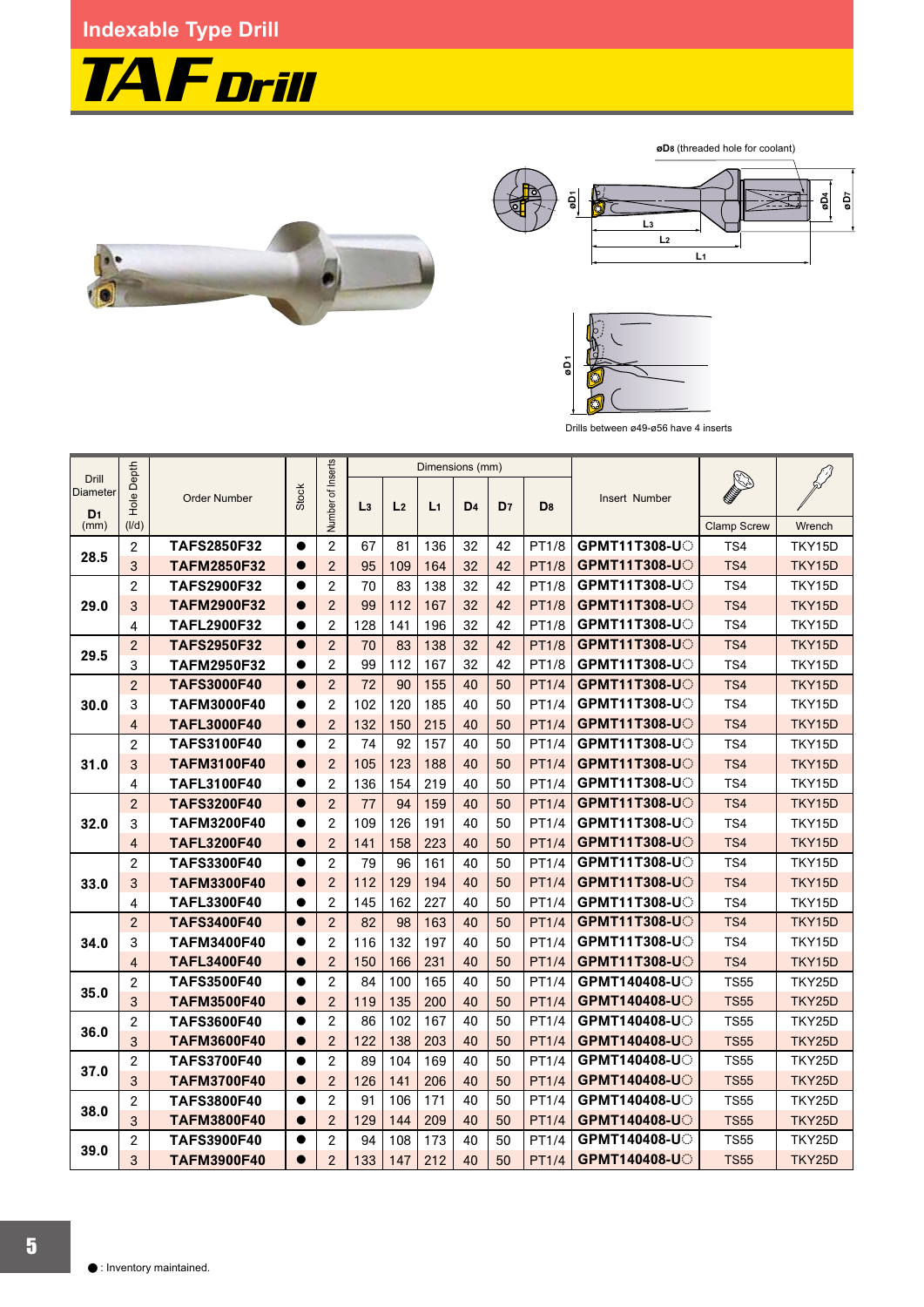|                          | Depth                   |                     |              |                   |                |                | Dimensions (mm) |                |                |                |                     |                    |         |
|--------------------------|-------------------------|---------------------|--------------|-------------------|----------------|----------------|-----------------|----------------|----------------|----------------|---------------------|--------------------|---------|
| Drill<br><b>Diameter</b> |                         |                     | <b>Stock</b> | Number of Inserts |                |                |                 |                |                |                |                     |                    |         |
| D <sub>1</sub>           | Hole                    | <b>Order Number</b> |              |                   | L <sub>3</sub> | L <sub>2</sub> | L <sub>1</sub>  | D <sub>4</sub> | D <sub>7</sub> | D <sub>8</sub> | Insert Number       |                    | (2)     |
| (mm)                     | (1/d)                   |                     |              |                   |                |                |                 |                |                |                |                     | <b>Clamp Screw</b> | Wrench  |
| 40.0                     | $\overline{c}$          | <b>TAFS4000F40</b>  | $\bullet$    | $\overline{c}$    | 96             | 110            | 175             | 40             | 50             | PT1/4          | GPMT140408-U        | <b>TS55</b>        | 2TKY25D |
|                          | 3                       | <b>TAFM4000F40</b>  | $\bullet$    | $\overline{2}$    | 136            | 150            | 215             | 40             | 50             | PT1/4          | <b>GPMT140408-U</b> | <b>TS55</b>        | 2TKY25D |
| 41.0                     | $\overline{2}$          | <b>TAFS4100F40</b>  | $\bullet$    | $\overline{2}$    | 98             | 112            | 177             | 40             | 50             | PT1/4          | <b>GPMT140408-U</b> | <b>TS55</b>        | 2TKY25D |
|                          | 3                       | <b>TAFM4100F40</b>  | $\bullet$    | $\overline{2}$    | 139            | 153            | 218             | 40             | 50             | <b>PT1/4</b>   | <b>GPMT140408-U</b> | <b>TS55</b>        | 2TKY25D |
| 42.0                     | $\overline{c}$          | <b>TAFS4200F40</b>  | $\bullet$    | $\overline{2}$    | 101            | 114            | 179             | 40             | 50             | PT1/4          | GPMT140408-U        | <b>TS55</b>        | 2TKY25D |
|                          | 3                       | <b>TAFM4200F40</b>  | $\bullet$    | $\overline{2}$    | 143            | 156            | 221             | 40             | 50             | <b>PT1/4</b>   | <b>GPMT140408-U</b> | <b>TS55</b>        | 2TKY25D |
| 43.0                     | $\overline{c}$          | <b>TAFS4300F40</b>  | $\bullet$    | $\overline{2}$    | 103            | 116            | 181             | 40             | 50             | PT1/4          | GPMT140408-U        | <b>TS55</b>        | 2TKY25D |
|                          | 3                       | <b>TAFM4300F40</b>  | $\bullet$    | $\overline{2}$    | 146            | 159            | 224             | 40             | 50             | <b>PT1/4</b>   | <b>GPMT140408-U</b> | <b>TS55</b>        | 2TKY25D |
| 44.0                     | $\overline{c}$          | <b>TAFS4400F40</b>  | $\bullet$    | $\overline{2}$    | 106            | 118            | 183             | 40             | 50             | PT1/4          | <b>GPMT140408-U</b> | <b>TS55</b>        | 2TKY25D |
|                          | 3                       | <b>TAFM4400F40</b>  | $\bullet$    | $\overline{2}$    | 150            | 162            | 227             | 40             | 50             | PT1/4          | GPMT140408-UO       | <b>TS55</b>        | 2TKY25D |
| 45.0                     | $\overline{c}$          | <b>TAFS4500F40</b>  | $\bullet$    | $\overline{2}$    | 108            | 120            | 185             | 40             | 54             | PT1/4          | GPMT140408-U        | <b>TS55</b>        | 2TKY25D |
|                          | 3                       | <b>TAFM4500F40</b>  | $\bullet$    | $\overline{2}$    | 153            | 165            | 230             | 40             | 54             | <b>PT1/4</b>   | GPMT140408-UO       | <b>TS55</b>        | 2TKY25D |
| 46.0                     | $\overline{c}$          | <b>TAFS4600F40</b>  | $\bullet$    | $\overline{2}$    | 110            | 122            | 187             | 40             | 54             | PT1/4          | GPMT140408-U        | <b>TS55</b>        | 2TKY25D |
|                          | 3                       | <b>TAFM4600F40</b>  | $\bullet$    | $\overline{2}$    | 156            | 168            | 233             | 40             | 54             | PT1/4          | <b>GPMT140408-U</b> | <b>TS55</b>        | 2TKY25D |
| 47.0                     | $\overline{c}$          | <b>TAFS4700F40</b>  | $\bullet$    | $\overline{2}$    | 113            | 124            | 189             | 40             | 54             | PT1/4          | <b>GPMT140408-U</b> | <b>TS55</b>        | 2TKY25D |
|                          | 3                       | <b>TAFM4700F40</b>  | $\bullet$    | $\overline{2}$    | 160            | 171            | 236             | 40             | 54             | PT1/4          | <b>GPMT140408-U</b> | <b>TS55</b>        | 2TKY25D |
| 48.0                     | $\overline{c}$          | <b>TAFS4800F40</b>  | $\bullet$    | $\overline{2}$    | 115            | 126            | 191             | 40             | 54             | PT1/4          | GPMT140408-U        | <b>TS55</b>        | 2TKY25D |
|                          | 3                       | <b>TAFM4800F40</b>  | $\bullet$    | $\overline{2}$    | 163            | 174            | 239             | 40             | 54             | <b>PT1/4</b>   | <b>GPMT140408-U</b> | <b>TS55</b>        | 2TKY25D |
| 49.0                     | $\overline{\mathbf{c}}$ | <b>TAFS4900F40</b>  | $\bullet$    | 4                 | 118            | 133            | 198             | 40             | 58             | PT1/4          | GPMT090304-U        | TS3                | 1TKY08F |
|                          | 3                       | <b>TAFM4900F40</b>  | $\bullet$    | $\overline{4}$    | 167            | 182            | 247             | 40             | 58             | <b>PT1/4</b>   | <b>GPMT090304-U</b> | TS <sub>3</sub>    | 1TKY08F |
| 50.0                     | $\overline{\mathbf{c}}$ | <b>TAFS5000F40</b>  | $\bullet$    | 4                 | 120            | 135            | 200             | 40             | 58             | PT1/4          | <b>GPMT090304-U</b> | TS3                | 1TKY08F |
|                          | 3                       | <b>TAFM5000F40</b>  | $\bullet$    | 4                 | 170            | 185            | 250             | 40             | 58             | PT1/4          | GPMT090304-UO       | TS <sub>3</sub>    | 1TKY08F |
| 51.0                     | $\overline{c}$          | <b>TAFS5100F40</b>  | $\bullet$    | 4                 | 122            | 137            | 202             | 40             | 58             | PT1/4          | <b>GPMT090304-U</b> | TS <sub>3</sub>    | 1TKY08F |
|                          | 3                       | <b>TAFM5100F40</b>  |              | $\overline{4}$    | 173            | 188            | 253             | 40             | 58             | PT1/4          | GPMT090304-U        | TS <sub>3</sub>    | 1TKY08F |
| 52.0                     | $\overline{\mathbf{c}}$ | <b>TAFS5200F40</b>  | $\bullet$    | 4                 | 125            | 139            | 204             | 40             | 58             | PT1/4          | <b>GPMT090304-U</b> | TS3                | 1TKY08F |
|                          | 3                       | <b>TAFM5200F40</b>  | $\bullet$    | $\overline{4}$    | 177            | 191            | 256             | 40             | 58             | <b>PT1/4</b>   | <b>GPMT090304-U</b> | TS <sub>3</sub>    | 1TKY08F |
| 53.0                     | $\overline{c}$          | <b>TAFS5300F40</b>  | $\bullet$    | 4                 | 127            | 141            | 206             | 40             | 63             | PT1/4          | <b>GPMT090304-U</b> | TS3                | 1TKY08F |
|                          | 3                       | <b>TAFM5300F40</b>  | $\bullet$    | $\overline{4}$    | 180            | 194            | 259             | 40             | 63             | PT1/4          | <b>GPMT090304-U</b> | TS <sub>3</sub>    | 1TKY08F |
| 54.0                     | $\overline{c}$          | <b>TAFS5400F40</b>  | $\bullet$    | 4                 | 128            | 134            | 208             | 40             | 63             | PT1/4          | GPMT090304-U        | TS <sub>3</sub>    | 1TKY08F |
|                          | 3                       | <b>TAFM5400F40</b>  | $\bullet$    | $\overline{4}$    | 182            | 197            | 262             | 40             | 63             | <b>PT1/4</b>   | <b>GPMT090304-U</b> | TS <sub>3</sub>    | 1TKY08F |
| 55.0                     | $\overline{\mathbf{c}}$ | <b>TAFS5500F40</b>  | $\bullet$    | 4                 | 130            | 145            | 210             | 40             | 63             | PT1/4          | GPMT090304-UO       | TS3                | 1TKY08F |
|                          | 3                       | <b>TAFM5500F40</b>  | $\bullet$    | $\overline{4}$    | 185            | 200            | 265             | 40             | 63             | <b>PT1/4</b>   | <b>GPMT090304-U</b> | TS <sub>3</sub>    | 1TKY08F |
| 56.0                     | $\overline{c}$          | <b>TAFS5600F40</b>  | $\bullet$    | 4                 | 132            | 147            | 212             | 40             | 63             | PT1/4          | <b>GPMT090304-U</b> | TS3                | 1TKY08F |
|                          | 3                       | <b>TAFM5600F40</b>  | $\bullet$    | $\overline{4}$    | 188            | 203            | 268             | 40             | 63             | <b>PT1/4</b>   | <b>GPMT090304-U</b> | TS <sub>3</sub>    | 1TKY08F |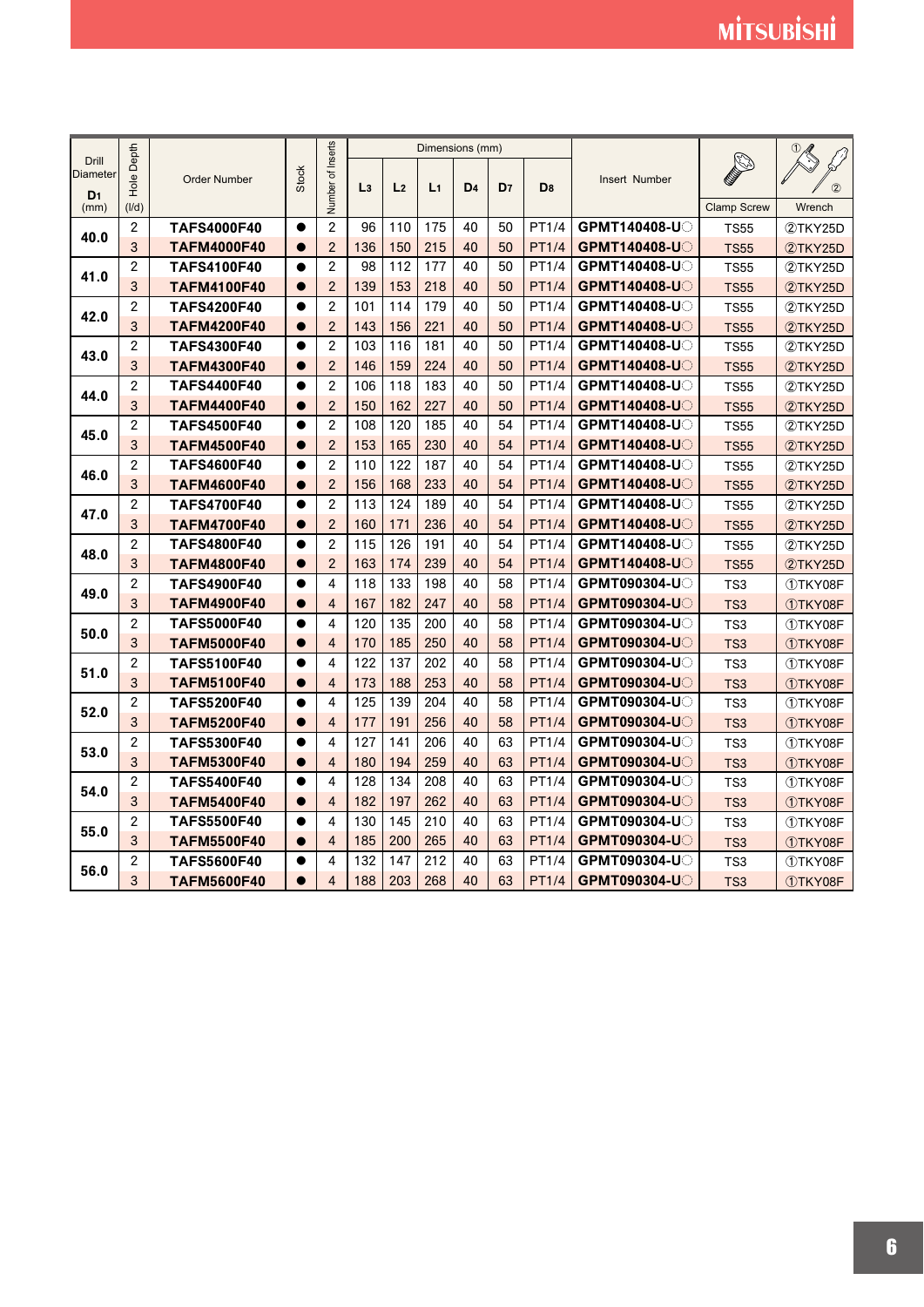

|                                                                      | <b>Inserts</b>                                   |                      |                |                 |     |                                 |           |           |           |       |
|----------------------------------------------------------------------|--------------------------------------------------|----------------------|----------------|-----------------|-----|---------------------------------|-----------|-----------|-----------|-------|
| Geometry                                                             | Drill Dia.                                       | <b>Insert Number</b> |                | Dimensions (mm) |     |                                 |           |           | Grade     |       |
|                                                                      |                                                  |                      | D <sub>1</sub> | S <sub>1</sub>  | Re  | VP15TF UP20M GP20M UE6020 US735 |           |           |           | F5010 |
| <b>U1 Breaker</b>                                                    | $\phi$ 12 - $\phi$ 14.5                          | GCMT040204-U1        | 5.0            | 2.38            | 0.4 |                                 | $\bullet$ |           |           |       |
| $Re \leq$<br><b>GCMT</b>                                             | $\phi$ 15 - $\phi$ 17.5                          | GPMT060204-U1        | 5.56           | 2.38            | 0.4 |                                 |           |           | $\bullet$ |       |
|                                                                      | $\phi$ 18 - $\phi$ 22.5                          | GPMT070204-U1        | 6.35           | 2.38            | 0.4 |                                 |           |           |           |       |
| $\begin{matrix} 60^\circ\\ 100^\circ \end{matrix}$ Re<br><b>GPMT</b> | $\phi$ 23 - $\phi$ 27.5<br>$\phi$ 49 - $\phi$ 56 | GPMT090304-U1        | 7.94           | 3.18            | 0.4 |                                 |           |           |           |       |
|                                                                      | $\phi$ 28 - $\phi$ 34                            | GPMT11T308-U1        | 9.525          | 3.97            | 0.8 |                                 |           |           |           |       |
| D1                                                                   | $\phi$ 35 - $\phi$ 48                            | GPMT140408-U1        | 12.70          | 4.76            | 0.8 |                                 | $\bullet$ |           | $\bullet$ |       |
| <b>U2 Breaker</b>                                                    | $\phi$ 12 - $\phi$ 14.5                          | GCMT040204-U2        | 5.0            | 2.38            | 0.4 | $\bullet$                       |           | $\bullet$ |           |       |
| $Re \times$<br><b>GCMT</b>                                           | $\phi$ 15 - $\phi$ 17.5                          | GPMT060204-U2        | 5.56           | 2.38            | 0.4 |                                 |           |           |           |       |
|                                                                      | $\phi$ 18 - $\phi$ 22.5                          | GPMT070204-U2        | 6.35           | 2.38            | 0.4 | $\bullet$                       |           |           |           |       |
| $\frac{60^{\circ}}{100^{\circ}}$ Re<br><b>GPMT</b>                   | $\phi$ 23 - $\phi$ 27.5<br>$\phi$ 49 - $\phi$ 56 | GPMT090304-U2        | 7.94           | 3.18            | 0.4 |                                 |           |           |           |       |
|                                                                      | $\phi$ 28 - $\phi$ 34                            | GPMT11T308-U2        | 9.525          | 3.97            | 0.8 | $\bullet$                       |           |           |           |       |
| $\mathbf{D}$ <sub>1</sub>                                            | $\phi$ 35 - $\phi$ 48                            | GPMT140408-U2        | 12.70          | 4.76            | 0.8 | $\bullet$                       | $\bullet$ |           | $\bullet$ |       |
| <b>U3 Breaker</b>                                                    | $\phi$ 15 - $\phi$ 17.5                          | GPMT060204-U3        | 5.56           | 2.38            | 0.4 |                                 |           |           |           |       |
| $Re\overline{\bigtimes}^{100^\circ}$                                 | $\phi$ 18 - $\phi$ 22.5                          | GPMT070204-U3        | 6.35           | 2.38            | 0.4 |                                 |           |           |           |       |
| <b>GPMT</b>                                                          | $\phi$ 23 - $\phi$ 27.5<br>$\phi$ 49 - $\phi$ 56 | GPMT090304-U3        | 7.94           | 3.18            | 0.4 |                                 |           |           |           |       |
| D <sub>1</sub>                                                       | $\phi$ 28 - $\phi$ 34                            | GPMT11T308-U3        | 9.525          | 3.97            | 0.8 |                                 |           |           |           |       |
|                                                                      | $\phi$ 35 - $\phi$ 48                            | GPMT140408-U3        | 12.70          | 4.76            | 0.8 |                                 |           |           |           |       |

### **Insert Recommendation**

### Ǘ**Chip breaker recommendation**

Ǡ1st recommendation ǟ2nd recommendation

| Work Material  |             |                |             |                     |                    |             | M           |                        |             |             |                          |             |
|----------------|-------------|----------------|-------------|---------------------|--------------------|-------------|-------------|------------------------|-------------|-------------|--------------------------|-------------|
|                | Mild Steel  |                |             | <b>Carbon Steel</b> | <b>Alloy Steel</b> |             |             | <b>Stainless Steel</b> |             | Cast Iron   | <b>Ductile Cast Iron</b> |             |
| <b>Breaker</b> | <b>GCMT</b> | <b>GPMT</b>    | <b>GCMT</b> | <b>GPMT</b>         | <b>GCMT</b>        | <b>GPMT</b> | <b>GCMT</b> | <b>GPMT</b>            | <b>GCMT</b> | <b>GPMT</b> | <b>GCMT</b>              | <b>GPMT</b> |
| U <sub>1</sub> | $^{\circ}$  | $\circledcirc$ |             |                     |                    | C           | Э           |                        |             |             |                          |             |
| U <sub>2</sub> |             |                | ⊚           |                     | $^{\circ}$         |             | $^{\circ}$  | $^{\circ}$             | ⊚           |             | ⊚                        |             |
| U3             |             |                |             | $^{\circ}$          |                    | $^{\circ}$  |             |                        |             | $^{\circ}$  |                          | $^{\circ}$  |

### $\blacksquare$ **Insert Grade Recommendation**

 $\odot$  : 1st recommendation  $\odot$  : 2nd recommendation

|                      |                   |             |                     |             |                    |             |             |                        |             |             | <u> Carlo I cocinnicitorio.</u> |             |
|----------------------|-------------------|-------------|---------------------|-------------|--------------------|-------------|-------------|------------------------|-------------|-------------|---------------------------------|-------------|
| Work Material        |                   |             |                     |             |                    |             | M           |                        | K           |             |                                 |             |
|                      | <b>Mild Steel</b> |             | <b>Carbon Steel</b> |             | <b>Alloy Steel</b> |             |             | <b>Stainless Steel</b> | Cast Iron   |             | <b>Ductile Cast Iron</b>        |             |
| <b>Breaker</b>       | <b>GCMT</b>       | <b>GPMT</b> | <b>GCMT</b>         | <b>GPMT</b> | <b>GCMT</b>        | <b>GPMT</b> | <b>GCMT</b> | <b>GPMT</b>            | <b>GCMT</b> | <b>GPMT</b> | <b>GCMT</b>                     | <b>GPMT</b> |
| VP15TF<br><b>NEW</b> | О                 | С           | ⊚                   | O           | $^{\circ}$         | $\circ$     | ⊚           | $^{\circ}$             | ⊚           | О           | ⊚                               | $\circ$     |
| <b>UP20M</b>         | $^{\circ}$        | $^{\circ}$  | О                   | O           | О                  | $\circ$     | О           | О                      | $\circ$     | О           | О                               | $^{\circ}$  |
| GP20M                | $\circ$           |             | $^{\circ}$          |             | $^{\circ}$         |             | $^{\circ}$  |                        | $^{\circ}$  |             | $^{\circ}$                      |             |
| <b>UE6020</b>        |                   | C           |                     | $^{\circ}$  |                    | $^{\circ}$  |             | С                      |             | О           |                                 |             |
| <b>US735</b>         |                   | С           |                     | O           |                    | О           |             | $^{\circ}$             |             | О           |                                 |             |
| F5010                |                   |             |                     |             |                    |             |             |                        |             | $^{\circ}$  |                                 | $^{\circ}$  |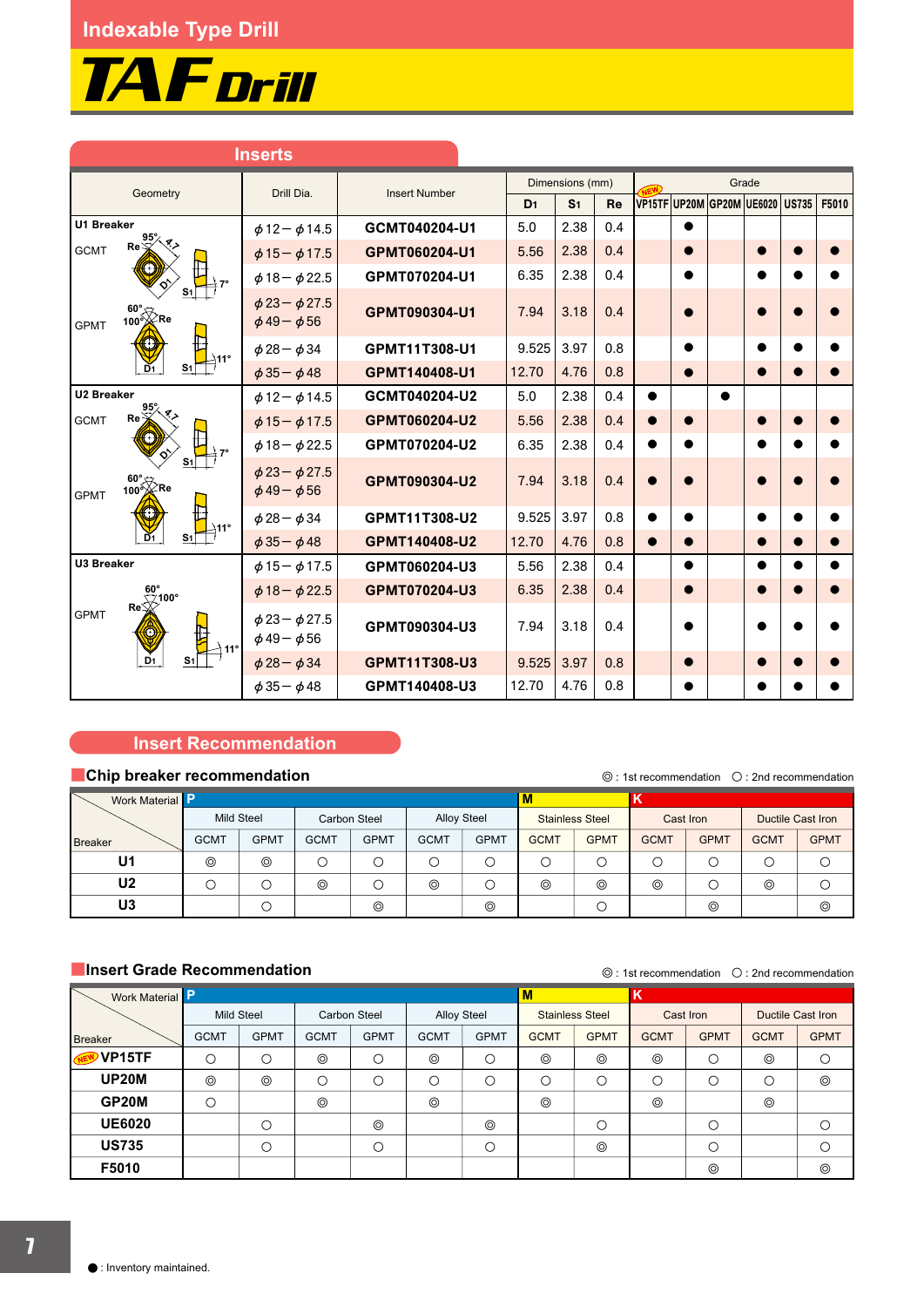|    |                                               | <b>Recommended Cutting Conditions</b> |                         |                       |                      |                |      |                                                 |                      |                                                                                         |                      |
|----|-----------------------------------------------|---------------------------------------|-------------------------|-----------------------|----------------------|----------------|------|-------------------------------------------------|----------------------|-----------------------------------------------------------------------------------------|----------------------|
|    |                                               |                                       |                         | Cutting Speed (m/min) |                      |                |      |                                                 | Feed (mm/rev)        |                                                                                         |                      |
|    | <b>Work Material</b>                          | <b>Hardness</b>                       | $1/d = 2$ or 3          |                       | $I/d = 4$            | <b>Breaker</b> |      |                                                 | Drill Diameter (mm)  |                                                                                         |                      |
|    |                                               |                                       | $(\phi 12 - \phi 14.5)$ | $(\phi 15-)$          | $(\phi 16-)$         |                |      | $\phi$ 12 – $\phi$ 14.5 $\phi$ 15 – $\phi$ 22.5 | $\phi$ 23- $\phi$ 34 | $\phi$ 35 - $\phi$ 48                                                                   | $\phi$ 49- $\phi$ 56 |
| P  |                                               |                                       |                         |                       |                      | U1             | 0.06 | 0.07                                            | 0.08                 | 0.10<br>$(0.04 - 0.10)$ $(0.04 - 0.10)$ $(0.04 - 0.10)$ $(0.04 - 0.12)$ $(0.04 - 0.10)$ | 0.08                 |
|    | <b>Mild Steel</b><br>(JIS SS400 etc.)         | ≤180HB                                | 150<br>$(100 - 200)$    | 200<br>$(150 - 300)$  | 140<br>$(100 - 200)$ | U <sub>2</sub> | 0.06 | 0.08                                            | 0.10                 | 0.12<br>$(0.04 - 0.10)$ $(0.04 - 0.12)$ $(0.04 - 0.12)$ $(0.04 - 0.14)$ $(0.04 - 0.12)$ | 0.10                 |
|    |                                               |                                       |                         |                       |                      | U <sub>3</sub> |      | 0.08                                            | 0.10                 | 0.12<br>$(0.04 - 0.12)$ $(0.04 - 0.12)$ $(0.04 - 0.14)$ $(0.04 - 0.12)$                 | 0.10                 |
|    | Carbon Steel                                  |                                       |                         |                       |                      | U1             | 0.06 | 0.09                                            | 0.12                 | 0.15<br>$(0.04 - 0.10)$ $(0.06 - 0.12)$ $(0.08 - 0.14)$ $(0.08 - 0.18)$ $(0.08 - 0.14)$ | 0.12                 |
|    | <b>JIS S45C.</b><br>∖JIS S48C etc. <i>l</i>   | $180 - 280$ HB                        | 120<br>$(80 - 160)$     | 150<br>$(120 - 180)$  | 100<br>$(80 - 120)$  | U <sub>2</sub> | 0.06 | 0.12                                            | 0.14                 | 0.17<br>$(0.04 - 0.10)$ $(0.06 - 0.14)$ $(0.08 - 0.18)$ $(0.08 - 0.20)$ $(0.08 - 0.18)$ | 0.14                 |
|    |                                               |                                       |                         |                       |                      | U3             |      | 0.12                                            | 0.14                 | 0.17<br>$(0.06 - 0.14) (0.08 - 0.18) (0.08 - 0.20) (0.08 - 0.18)$                       | 0.14                 |
|    | <b>Alloy Steel</b>                            |                                       |                         |                       |                      | U1             | 0.06 | 0.08                                            | 0.09                 | 0.11<br>$(0.04 - 0.10) (0.06 - 0.10) (0.06 - 0.12) (0.06 - 0.14) (0.06 - 0.12)$         | 0.09                 |
|    | JIS SCM440, \<br>JIS SCr420 etc./             | $180 - 280$ HB                        | 120<br>$(80 - 160)$     | 150<br>$(120 - 180)$  | 100<br>$(80 - 120)$  | U <sub>2</sub> | 0.06 | 0.10                                            | 0.12                 | 0.14<br>$(0.04 - 0.10)$ $(0.06 - 0.12)$ $(0.08 - 0.16)$ $(0.08 - 0.18)$ $(0.08 - 0.16)$ | 0.12                 |
|    |                                               |                                       |                         |                       |                      | U <sub>3</sub> |      | 0.10                                            | 0.12                 | 0.14<br>$(0.06 - 0.12)$ $(0.08 - 0.16)$ $(0.08 - 0.18)$ $(0.08 - 0.16)$                 | 0.12                 |
| lм | <b>Stainless Steel</b>                        |                                       |                         |                       |                      | U1             | 0.07 | 0.07                                            | 0.08                 | 0.10<br>$(0.04 - 0.10)$ $(0.04 - 0.10)$ $(0.04 - 0.10)$ $(0.04 - 0.12)$ $(0.04 - 0.10)$ | 0.08                 |
|    | JIS SUS304,<br>UIS SUS316 etc./               | $≤$ 200HB                             | 100<br>$(80 - 120)$     | 150<br>$(120 - 200)$  | 110<br>$(80 - 140)$  | U <sub>2</sub> | 0.07 | 0.08                                            | 0.10                 | 0.12<br>$(0.04 - 0.10)$ $(0.04 - 0.12)$ $(0.04 - 0.14)$ $(0.04 - 0.16)$ $(0.04 - 0.14)$ | 0.10                 |
|    |                                               |                                       |                         |                       |                      | U3             |      | 0.08                                            | 0.10                 | 0.12<br>$(0.04 - 0.12)$ $(0.04 - 0.14)$ $(0.04 - 0.16)$ $(0.04 - 0.14)$                 | 0.10                 |
| K  |                                               |                                       |                         |                       |                      | U1             | 0.07 | 0.07                                            | 0.10                 | 0.10<br>$(0.06 - 0.10)$ $(0.06 - 0.10)$ $(0.04 - 0.14)$ $(0.06 - 0.14)$ $(0.06 - 0.14)$ | 0.10                 |
|    | Cast Iron<br>(JIS FC250 etc.)                 | Tensile strength<br>$\leq$ 350MPa     | 120<br>$(80 - 160)$     | 150<br>$(120 - 180)$  | 140<br>$(110 - 160)$ | U <sub>2</sub> | 0.07 | 0.15                                            | 0.20                 | 0.20<br>$(0.06 - 0.10)$ $(0.10 - 0.18)$ $(0.10 - 0.25)$ $(0.10 - 0.25)$ $(0.10 - 0.25)$ | 0.20                 |
|    |                                               |                                       |                         |                       |                      | U3             |      | 0.15                                            | 0.20                 | 0.20<br>$(0.10 - 0.18)$ $(0.10 - 0.25)$ $(0.10 - 0.25)$ $(0.10 - 0.25)$                 | 0.20                 |
|    |                                               |                                       |                         |                       |                      | U1             | 0.06 | 0.07                                            | 0.10                 | 0.10<br>$(0.04 - 0.10)$ $(0.06 - 0.10)$ $(0.06 - 0.14)$ $(0.06 - 0.14)$ $(0.06 - 0.14)$ | 0.10                 |
|    | <b>Ductile Cast Iron</b><br>(JIS FCD400 etc.) | Tensile strength<br>$≤$ 450MPa        | 120<br>$(80 - 150)$     | 150<br>$(120 - 180)$  | 100<br>$(80 - 120)$  | U <sub>2</sub> | 0.06 | 0.12                                            | 0.15                 | 0.18<br>$(0.04 - 0.10)$ $(0.08 - 0.14)$ $(0.08 - 0.20)$ $(0.08 - 0.20)$ $(0.08 - 0.20)$ | 0.15                 |
|    |                                               |                                       |                         |                       |                      | U3             |      | 0.12                                            | 0.15                 | 0.18<br>$(0.08 - 0.14) (0.08 - 0.20) (0.08 - 0.20) (0.08 - 0.20)$                       | 0.15                 |

### **Recommended Cutting Conditions**

Note : The above feed rates should be reduced to approximately 80% when using the  $1/d = 4$  drill.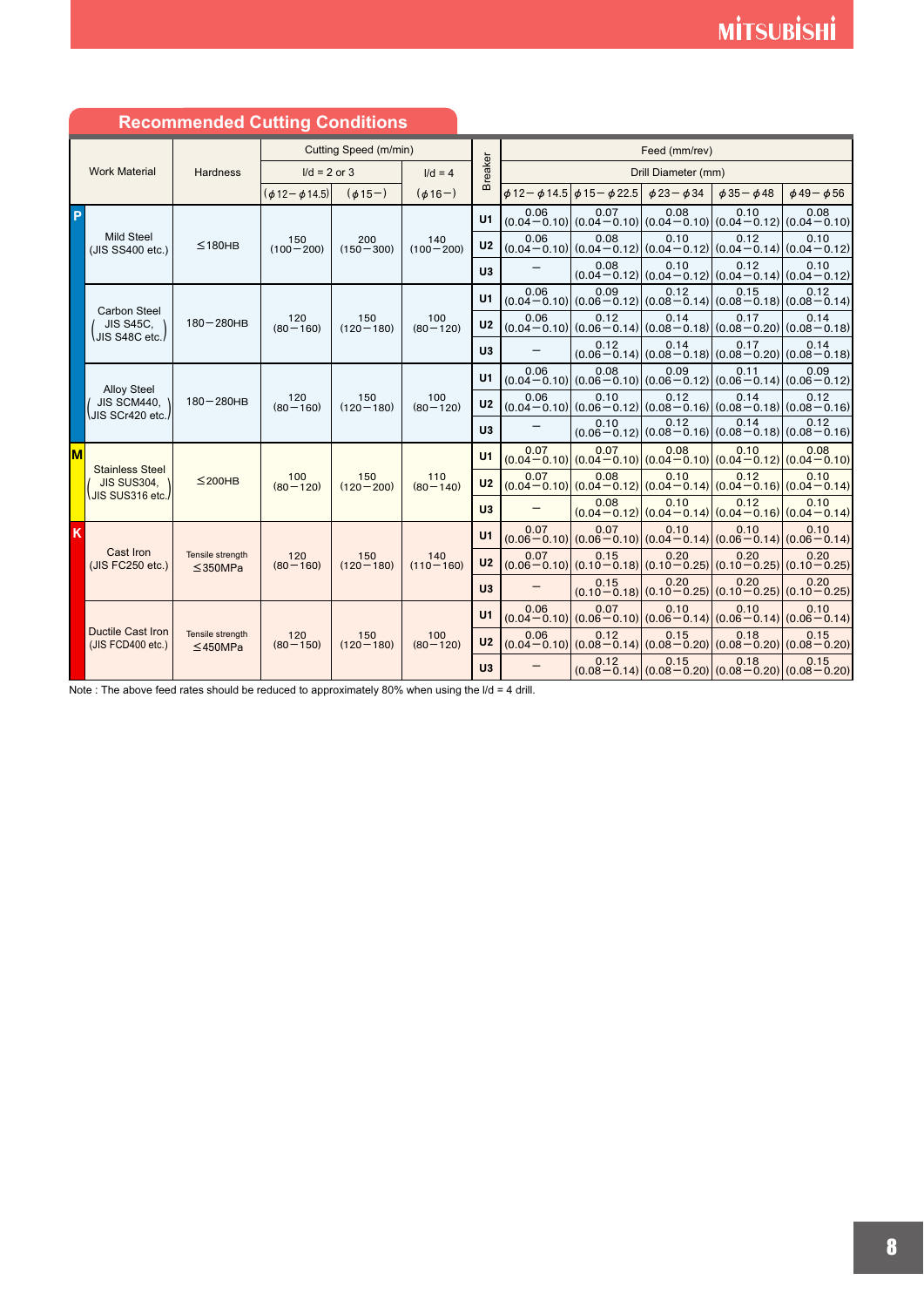

### **Applications**

Workpiece : JIS SCM440 (180HB - 280HB) Drill ø20 (3D type), Cutting speed : 80m/min Feed : 0.08mm/rev

**Angled face drilling and all and all angles are available and all angles are available and all angles are available and all angles are available and all angles are available and all angles are available and all angles ar** Workpiece : JIS SCM440 (180HB - 280HB) Drill ø20 (3D type), Cutting speed : 50, 80, 100m/min Feed : 0.08mm/rev (initial cutting 0.05mm/rev)



### Open sided drilling

Workpiece : JIS S50C (120HB - 180HB), Drill ø20 (3D type), Cutting speed : 80m/min Feed : 0.08mm/rev



- ǡPlease ensure the highest rigidity possible exists in both machine set up and workholding.
- ●Refer to the following graph for coolant pressure and volume. Coolant is an important factor in the efficient use of these drills.



●Cannot be used for stack drilling. In common with many indexable insert drills, these drills produce a round disc on exit which unless evacuated may cause the drill to fracture.

- **0–0.2mm** ǡUse on a lathe (1) The inner cutting edge must be positioned between 0- 0.2mm over center. Centre axis Inner edge face Inner edge Outer edge Outer edge
- Machine X axi (2) To adjust the hole diameter by off-setting the drill, the outer cutting edge and machine axis must be set parallel.
- (3) When producing an oversize hole. The drill offset should be no more than 2% of the diameter. It is not possible to produce an undersized hole.

Inner edge

(4) When through hole drilling on a lathe the disc produced by the drill exiting the workpiece may be expelled at high velocity. To reduce the danger of injury or damage a cover guard is highly recommended.

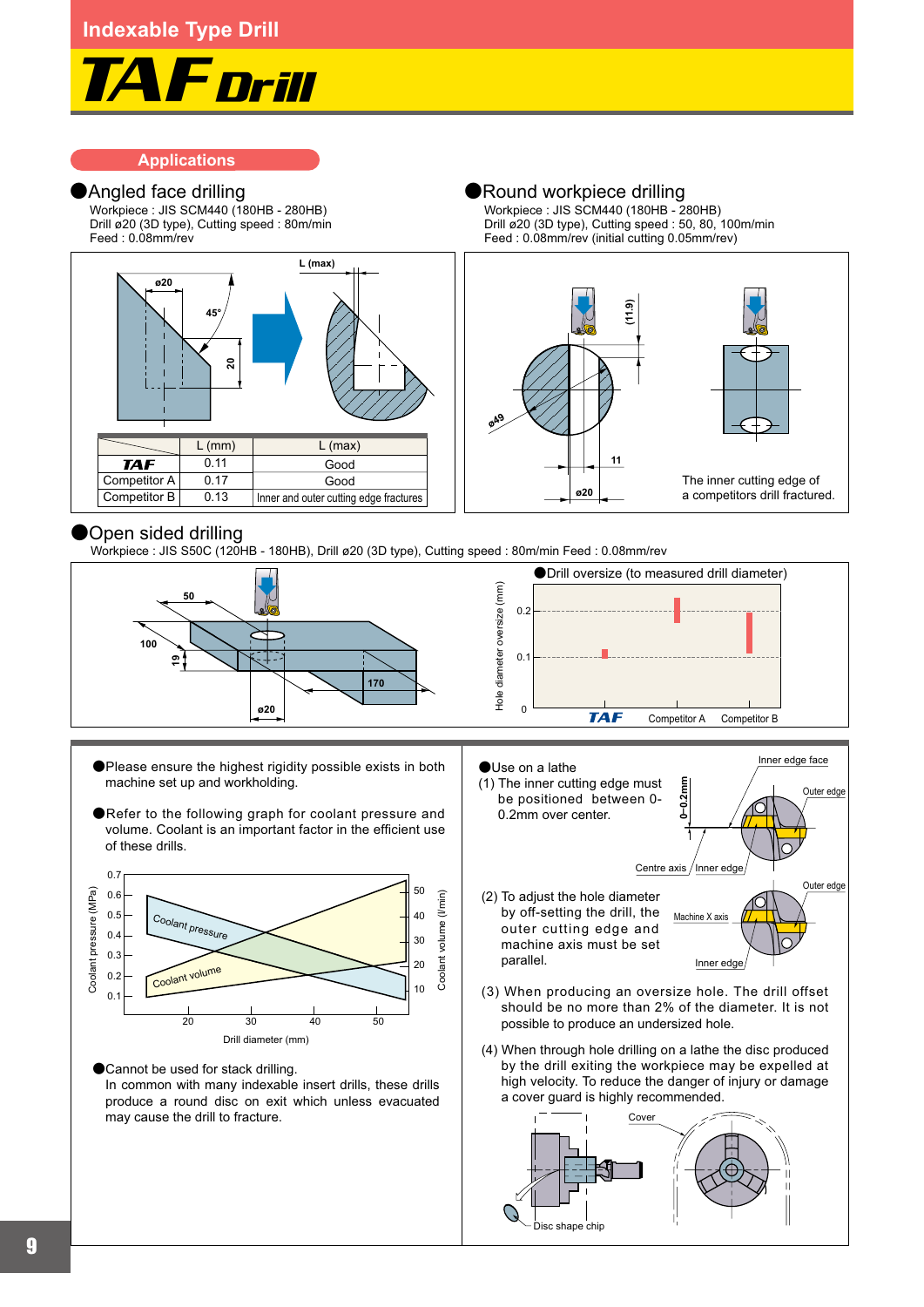#### **JUST FIT SLEEVE**

**A sleeve designed to improve the versatility of the TAF drills, allowing the cutting diameter to be increased in increments of 0.1mm.**





\*Increase : Size of the increase in the cutting diameter

| Set Order<br>Number | Individual Order Number | <b>Stock</b> |                |                 | Dimensions (mm) |                |                | *Increase<br>$(S_1 \times 2)$ | Suitable TAF Drill |
|---------------------|-------------------------|--------------|----------------|-----------------|-----------------|----------------|----------------|-------------------------------|--------------------|
|                     |                         |              | D <sub>7</sub> | D <sub>4</sub>  | D <sub>8</sub>  | L <sub>1</sub> | L <sub>5</sub> |                               |                    |
|                     | <b>JFS2520-10</b>       | $\bullet$    | 33             | 25              | 20              | 43             | 30             | 0.10                          |                    |
|                     | 2520-20                 | $\bullet$    | 33             | 25              | 20              | 43             | 30             | 0.20                          | TAFS/M/L1200F20    |
| JFS-1               | 2520-30                 | $\bullet$    | 33             | 25              | 20              | 43             | 30             | 0.30                          |                    |
|                     | 2520-40                 | $\bullet$    | 33             | 25              | 20              | 43             | 30             | 0.40                          | TAFS/M/L1550F20    |
|                     | 2520-50                 | $\bullet$    | 33             | 25              | 20              | 43             | 30             | 0.50                          |                    |
|                     | <b>JFS3225-10</b>       | $\bullet$    | 40             | 32 <sup>2</sup> | 25              | 50             | 34             | 0.10                          |                    |
|                     | 3225-20                 | $\bullet$    | 40             | 32              | 25              | 50             | 34             | 0.20                          | TAFS/M/L1600F25    |
| $JFS-2$             | 3225-30                 | $\bullet$    | 40             | 32 <sup>2</sup> | 25              | 50             | 34             | 0.30                          |                    |
|                     | 3225-40                 | $\bullet$    | 40             | 32              | 25              | 50             | 34             | 0.40                          | TAFS/M/L2450F25    |
|                     | 3225-50                 | $\bullet$    | 40             | 32              | 25              | 50             | 34             | 0.50                          |                    |
|                     | JFS4032-10              | $\bullet$    | 48             | 40              | 32              | 55             | 40             | 0.10                          |                    |
|                     | 4032-20                 | $\bullet$    | 48             | 40              | 32              | 55             | 40             | 0.20                          | TAFS/M/L2500F32    |
| $JFS-3$             | 4032-30                 |              | 48             | 40              | 32              | 55             | 40             | 0.30                          |                    |
|                     | 4032-40                 | $\bullet$    | 48             | 40              | 32              | 55             | 40             | 0.40                          | TAFS/M/L2950F32    |
|                     | 4032-50                 |              | 48             | 40              | 32              | 55             | 40             | 0.50                          |                    |

**•** : Inventory maintained.

#### Ǘ **Guideline for selecting adjust fit sleeve**

Desiredø = (Drillø + Increase of JFS) + 0.1mm

(Eg.) Desired diameter is 20.3mm (oversize is taken as 0.1mm)

## **ø20.3=(TAS/M/L2000F25+JFS3225-20)+0.1**

20mm drill Using JFS an increase of 0.2mm Oversize

**TAFM2000F25** Drill : **JFS3225-20** : <Tool Selected> JUST FIT SLEEVE

Note : Oversize can vary due to the cutting conditions used, please use the above as a guideline.

#### **E** Application of the JUST FIT SLEEVE

1 When inserting the drill into the side lock holder, align the V groove on the outer peripheral edge of the drill flange, the round holes of the outer peripheral edge of the sleeve flange and the screws of the side lock holder for fixing the drill.(If the drill does not have a V groove, align the notch of the drill shank with the round holes of the sleeve.) 2 Insert screw A of the side lock holder directly through the open window of the sleeve to clamp the drill. Tighten screw B to a degree so not to damage the sleeve. Note: ʮFine adjustments cannot be made for the diameter of the sleeve. ʮCannot be used with collet chuck type holders. V Groove Round Hole Notch of Drill Shank Screw B Screw A Side Rock Holder

#### **Ordering the JUST FIT SLEEVE**

#### ǡ**Purchasing Method 1**

Oversize can vary due to the cutting conditions used. Therefor it is recommended to purchase as a set. When placing an order, please the Set order number.(5 sleeves/set)

#### ǡ**Purchasing Method 2**

It is possible to order individually. When placing an order use the individual order number.